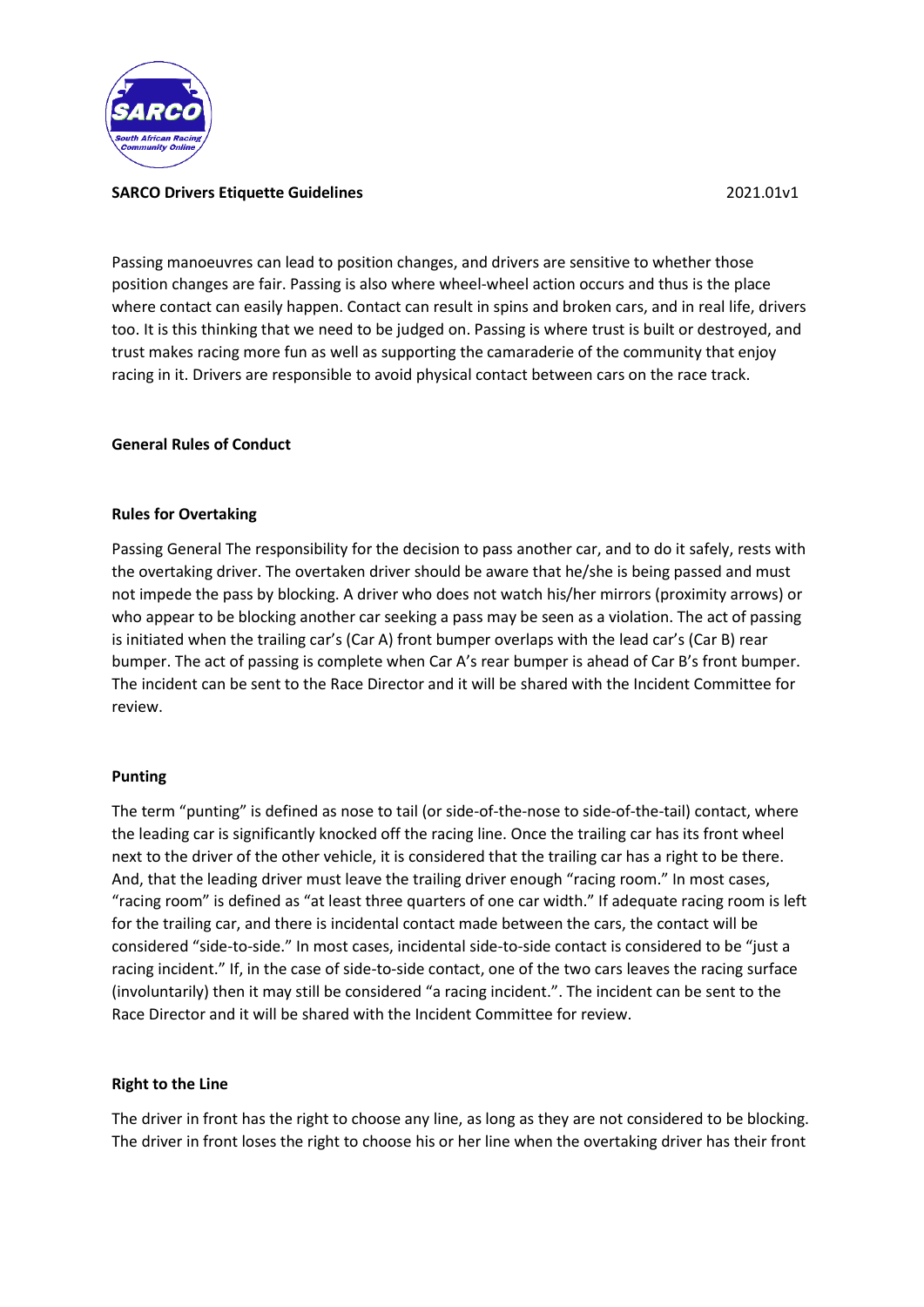wheel next to the driver. The incident can be sent to the Race Director and it will be shared with the Incident Committee for review.

## **Blocking**

A driver may choose to protect his or her line so long as it is not considered blocking.

Blocking is defined as two (2) consecutive line changes to "protect his/her line," and in doing so, impedes the vehicle that is trying to pass with each of the two (2) consecutive movements. The incident can be sent to the Race Director and it will be shared with the Incident Committee for review.

#### **Staring Procedures**

T1 is synonymous with incidents due to a number of reasons. These reasons vary from drivers being out of sight along side another car that is changing direction, mis-judging the concertina effect of drivers being more cautious approaching the first corner or pure recklessness. It is the responsibility of the driver behind to ensure there is not contact with the driver in front. Through the first couple of turns (this is dependent on the track), it is advised that you hold your lane to allow space for two cars to get safely through the corner. You are able to get onto the racing line when you are sure there is enough space in front or behind another driver to do so.

The start of a race gives racers many opportunities for metal-metal contact. The cars are in close quarters, visibility can be obstructed, and your competitors sometimes come off the power or get on the brakes in a way that will never happen mid-race. This can lead to big speed differentials in down the straight into turn.

a) In general, drivers accept that stuff happens on most starts and that sometimes this is out of your control. Keep the following unwritten rules in mind.

If you make an abrupt lane change to get around a slower car or improve your line and you hit my car, that's bad. I don't really care whether you are technically in front of me or behind me or beside me. The domino effect on starts makes it too risky a place for this kind of passing

#### **Rolling Starts**

In some of the formats of racing, a manual rolling start will be called for. The lead car is to ensure enough time has been given to ensure that all the driver are in position. This should be a single file approaching the start finish line. The lead car can commit to going once

- all the cars are around the final corner and are in formation.
- Is approaching the Start line
- Or given the call to go (Chat Party)

Note: You are not able to overtake another driver until you have crossed the Starting Line. Should you overtake a driver before the start line, you will be deemed out of position and a 10 place penalty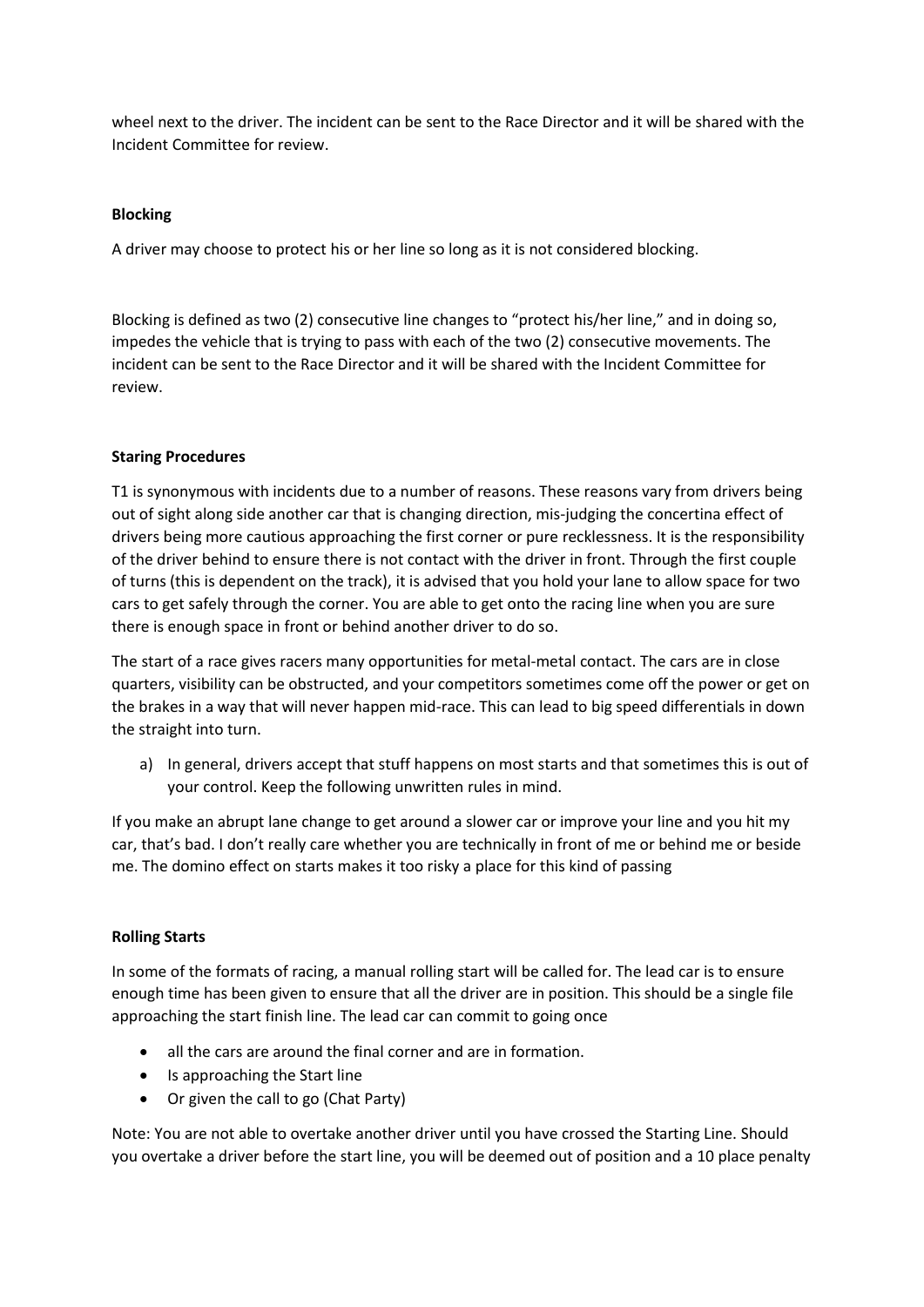will be awarded. You may only overtake a driver once you have started the race, which is only once you have crossed the start line.

## **Warnings & Penalties**

The incidents that are filed are sent to a  $3<sup>rd</sup>$  Party Committee to review the incident. These following will be applied should the Incident Committee find the member guilty of any misconduct or bad etiquette.

#### **Incident caused in the race**

- Causing an Accident  $(1)$  10 Second penalty (end time)
- Causing an Accident (2) additional 30 Seconds
- Causing an Accident (3) Race Suspension

## **Contact between Drivers**

There are time where drivers will make contact in close quarter racing that does not upset the car, this is contacted related to being pushed off a racing line, but not necessarily causing and accident.

- Contact (1) Yellow Card
- Contact  $(2) 10$  second penalty (end time)
- Contact (3) additional 10 seconds (end time)

*Note:* Contact may happen but before reporting the contact, was it done in the true spirit of the racing or was it careless or malicious. We want to create a community that drives with a culture of fairness and respect.

Incidents need to be reported directly to the Race Director with video evidence within 24 hours of the incident.

#### **Common Situations Requiring Unwritten Rules**

There are two some common unwritten rules that we will need to be aware of.

# **1) Rage Quitting**

We understand that there are times that things don't go according to plan and the frustrations are at it's highest, so it is easy to hit the PS Button and call it a night. What we ask is for you to not do this. If you are unable to continue, rather just retire to the pits. When you rage quit there are 2 things that happen.

- i) By you leaving there are times that you can take someone out of the race as well.
- ii) When you leave there is the slightest little glitch that happens which can disrupt other drivers in crucial moments.

So we ask that you please do not do it.

**2) The straight-line pass**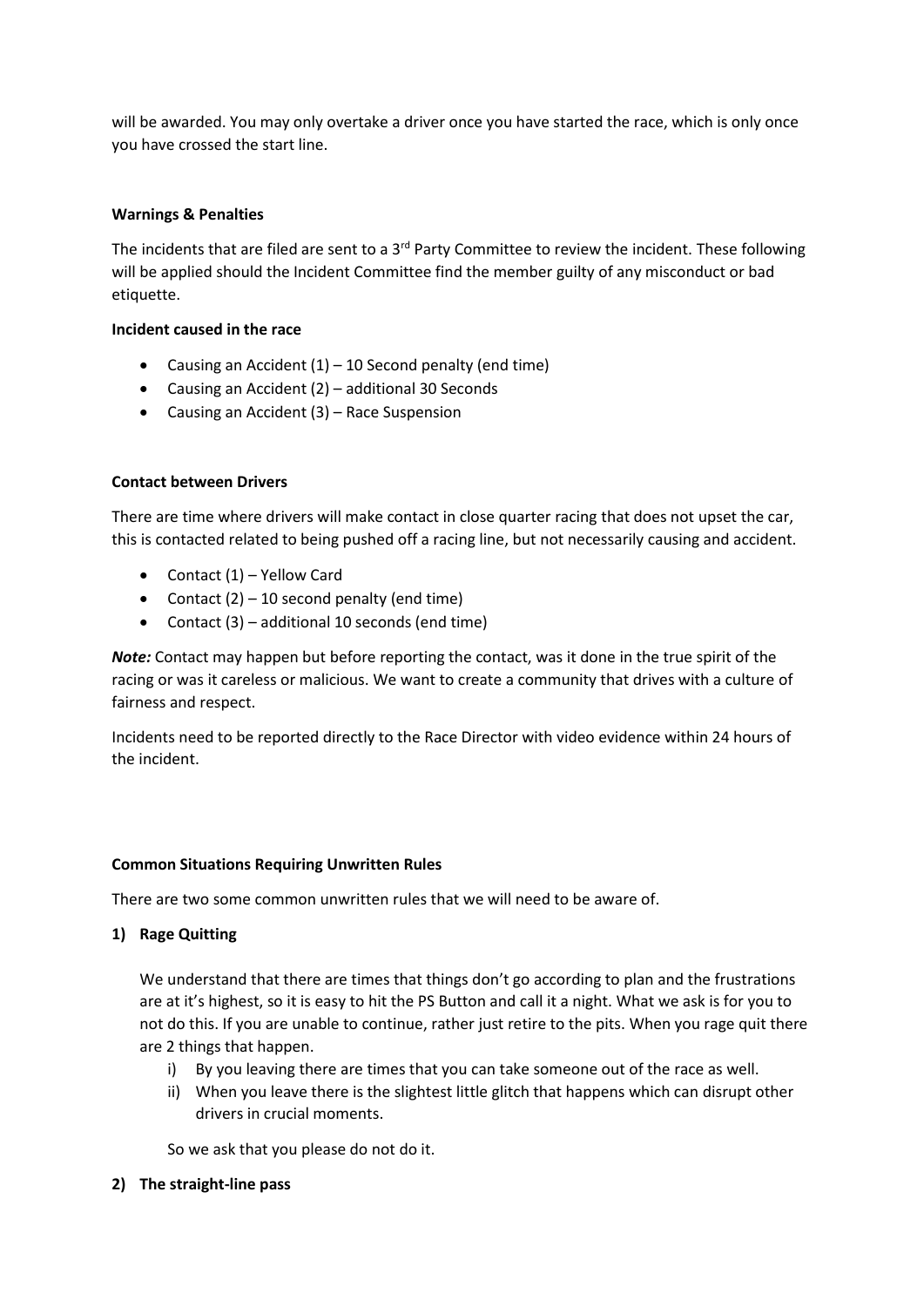Seemingly the easiest situation to imagine is the case where driver B attempts to pass driver A on a long straight. This one is more fraught with difficulty than you might think.

- a) You can block me once, as long as you make your move early enough that there is essentially zero risk that you punt me or that I have to lift/brake.
- b) A second move to block, even if it is a feint, is frowned upon for safety reasons especially if it is late, abrupt and if the consequences are dire.
- c) You get more forgiveness when your actions are viewed as a racing mistake resulting from super-quick decisions at the edge of car control. Your competitors will therefore view a late and abrupt block or a double blocking move as "unsportsmanlike".

Remember how you race online will be the perception those around you will know you for.

## **3) Cars side-by-side at corner entry**

Not every straight is long enough that passes, when done cleanly, are completed by the time cars reach the next corner. In fact, this is probably the most common type of passing situation in lower-powered classes. The result is that you have two cars side-by-side coming up to corner entry and at corner entry. This leads to unwritten corollaries to the standard rulebook statements:

- a) At corner entry, if the overtaking car does not have its front axle past the leading car's cockpit (A pillar on production cars, driver on formula cars and sports racers for easy visual reference), the overtaking car should adjust its speed to tuck in behind the leading car with minimal interruption to the leading car's line. And:
- b) At corner entry, when the overtaking car has its front axle past the cockpit of the leading car but its rear axle is behind the cockpit, the cars are considered side-by-side. Both cars should adjust their lines to avoid contact and provide room on the racing surface for the other car. And:
- c) At corner entry, when the overtaken car has its front axle behind the cockpit of the overtaking car, the overtaken car should adjust his speed and tuck in behind the overtaking car.

In short, when the passer isn't ahead, he gives up the corner. When you're side by side, continue racing until one car is clearly ahead (often at a subsequent corner). When the passer is ahead on corner entry, the formerly leading car accepts the pass.

#### **4) Anticipation**

One very, very important point unwritten rule is, are expected to anticipate what your car is doing and what the other car is doing. That is, you don't decide if you're going to make the pass when your car is at the points described in the written and unwritten rules, but based on what will happen a second or two down the road when you get to (or don't get to) those points. This is the only way you can adjust your speed or line or both in time to avoid problems. A racer who can't or doesn't anticipate well needs to be cautious and practice his or her observational skills. A racer who repeatedly doesn't anticipate well and drives aggressively shouldn't be out there.

#### **5) The Dive Bomb**

Now we deal with a common passing problem that occurs in the same situation described above. But we'll look at two wrong ways of doing a pass into a corner.

a) First, you can try to overtake a car ahead by late braking. It goes wrong when you mis-judge your position. Your front axle is behind the car you are attempting to pass, but you are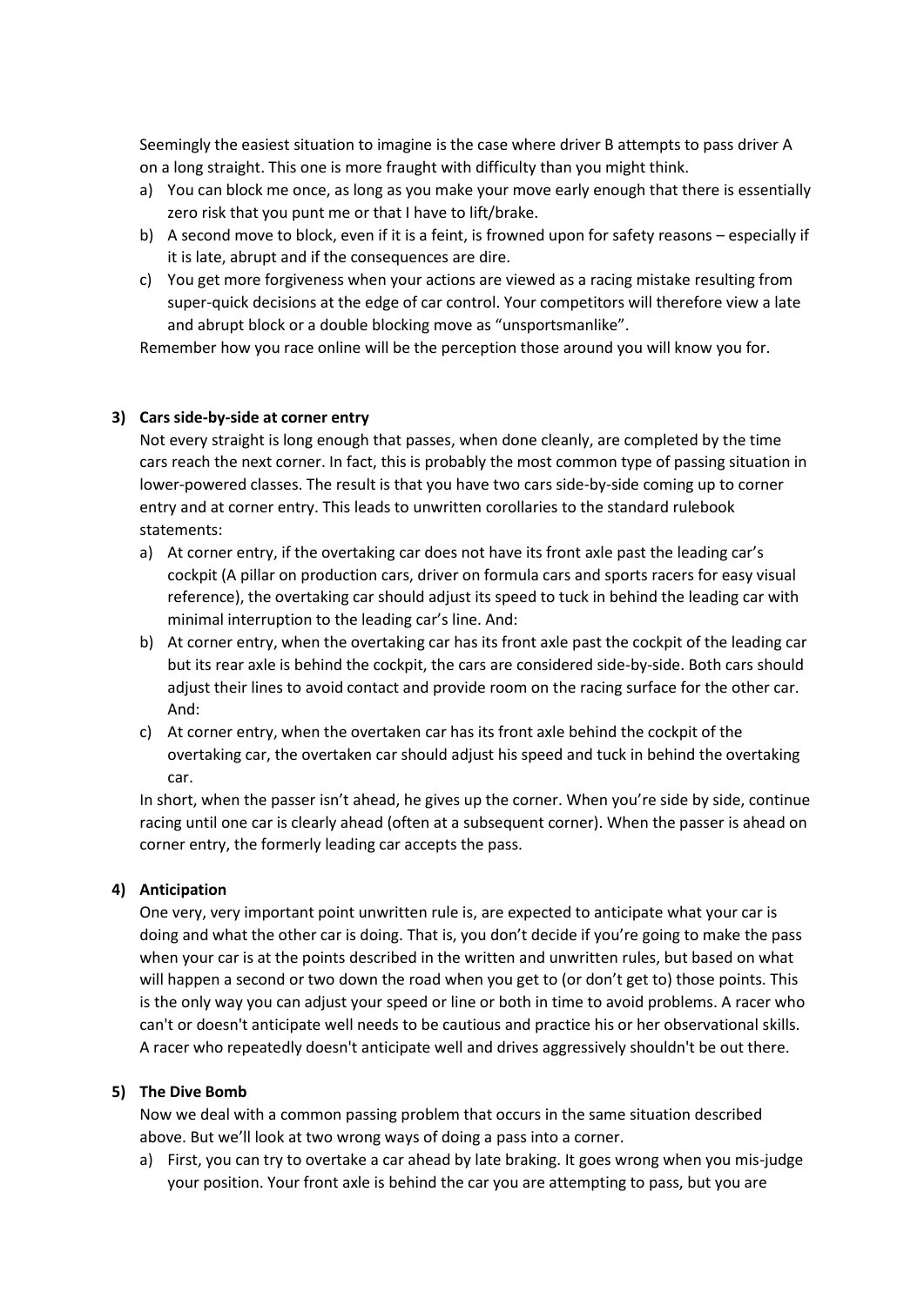threshold braking as the leading driver turns in. By the unwritten rules, you should adjust your speed, but you can't because you are at the limit of braking. You also can't adjust your line because you are at the limit of adhesion.

- i) This is not accepted, you should have seen this coming and backed off or braked earlier.
- b) The second dive bomb problem situation arises under late braking. The problem occurs when the passer has too much speed at the apex and loses control mid-corner. This usually results in the passer sliding into the car being passed. The impact can be mild or wild, but often the passer gets some advantage because in effect he has used the overtaken car as a brake.
	- i) I expect people passing me to have their cars under control. If you don't have it under control then I don't consider it to be your corner even if your front axle was ahead of my cockpit because you didn't get there in a fair and safe way.
	- ii) It is clearly your mistake and one other drivers don't condone because it is unsportsmanlike and you probably damaged my car. You need to work on your judgment and anticipation skills.

# **6) The Kink**

You may come out of a corner side-by-side and find that the next corner is a kink (a gentle bend in the middle of a longish straight). Or you may catch a car on a straight before a kink occurs. For some cars, the kink may not involve cornering at the limit and these kinks are generally not problematic. But if a near-the-limit corner is involved for one or more of the cars, it can create problems. This is especially true if the straight on the run-up to the kink is long enough that competitors are traveling at high speed.

If our cars are similar or are in the same class, the common situation is that we're running into the kink side-by-side with little relative velocity.

- a) I expect the inside car to enter and track out in a way that leaves a lane of room on the racetrack for the outside car.
- b) If you punt me, I'm going to protest because high-speed offs are dangerous and you have to be a moron not to know that kinks involve high speed.
- c) Bumping may be "just a racing incident", but I don't like it. I especially don't like it because almost no one has car control skills that allow them to consistently bump but not punt.
- d) On top of that, if your car control skills are so good, then you wouldn't bump me in the first place.

#### **7) Returning to the track**

#### a) **Reset Button**

- i) We do not use the Reset button during our races so please do not have one activated.
- ii) The reset button creates a disaster for the driver who is coming up behind you. That driver will all of a sudden see a car pop in the middle of the track that it stopped.
- iii) This generally results in the approaching driver to react which generally results in that driver going off himself.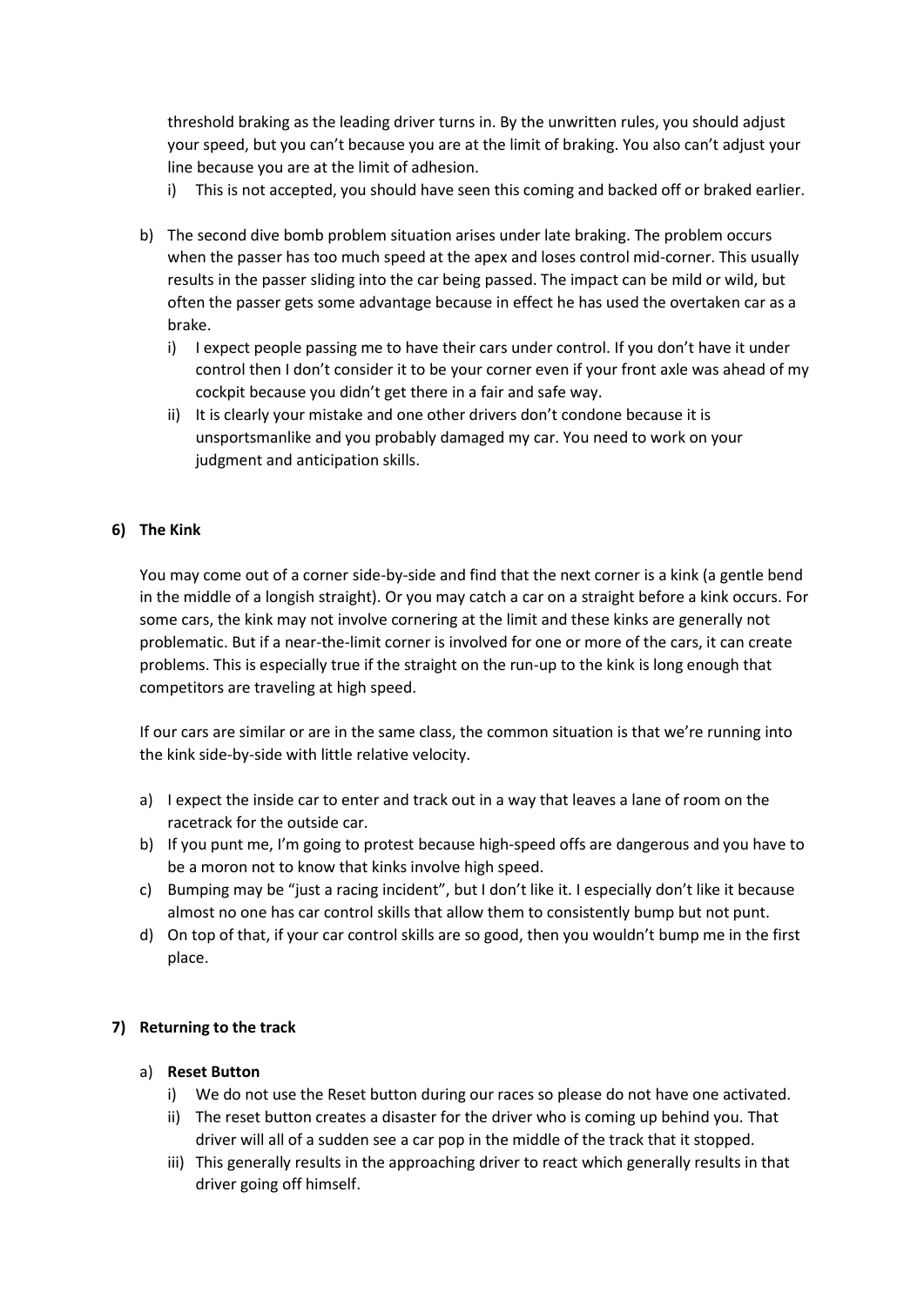iv) Or crashing into the back of your stopped or now slower moving car.

# **b) Returning to track**

- i) If you go wide and run off with cars behind you, remember that the cars that are still on the track are now going faster than you are. This means if you try return to the track you will possibly drive into them.
- ii) The best course of action is to come off the accelerator and allow the cars behind to pass and then slowly move back towards the track. This will show driver who are further behind you're your in tension is to return to the track.

# **c) If Spun around on track**

i) The initial reaction is to get back on the power and out of the way as soon as possible, the safest option is to remain still and not move from where you are. The approaching cars will more easily avoid you if you are stationary vs you trying to get out of the way.

# **d) Spinning out off the track**

- i) If you go off the track and spin and wish to return to the track. You need to ensure there is enough room to not disrupt another drivers race. The recommendation is to rather wait until the cars have past, and once the is an adequate gap, you are able to return to the track.
- ii) It is best to get your car facing in the direction the track is going so you are able to merge onto the track as opposed to join at a right angle then turning the correct way.

# **8) The Chop Block (Backmarker overtakes)**

- a) If you are in a slower car one of the ways to upset your fellow (faster) drivers is the chop block. You enter a corner mid-track, leaving a little more than one car width of room on the inside. Then as a faster car approaches and gets near your rear bumper, you move down to the apex. Slower cars can do this because they aren't at the limit. But the unwritten rules inveigh against doing so:
- b) If I have a significant speed differential to you and you are tracking off line mid-corner, I will assume that you are leaving the door open and letting me by. It is dangerous and pointless for you to chop me at the last second. You aren't going to stop me from passing you eventually, and I may hit you with bad results for both of us.

# **9) Backmarker and Right of way**

If you are a backmarker and are being approached by a faster car, you have every right to hold your line. But in doing so, continually hold your line so the approaching car can anticipate where the best place to overtake would be.

- a) It is the responsibility of the faster car to get around you safely as the priority, but the onus also lies on you to not disrupt the lead cars race
- b) This holding your line does not include blocking a lead car.
- c) If you would like the faster driver to overtake you, you are able to slowly move off the racing line to indicate you are letting the faster car go past. When doing so, remember you may have to come off the accelerator momentarily to allow a larger speed differential of the overtaking car.
- d) BE PREDICTABLE IN YOUR MOVEMENTS and by NO MEANS try and race this person.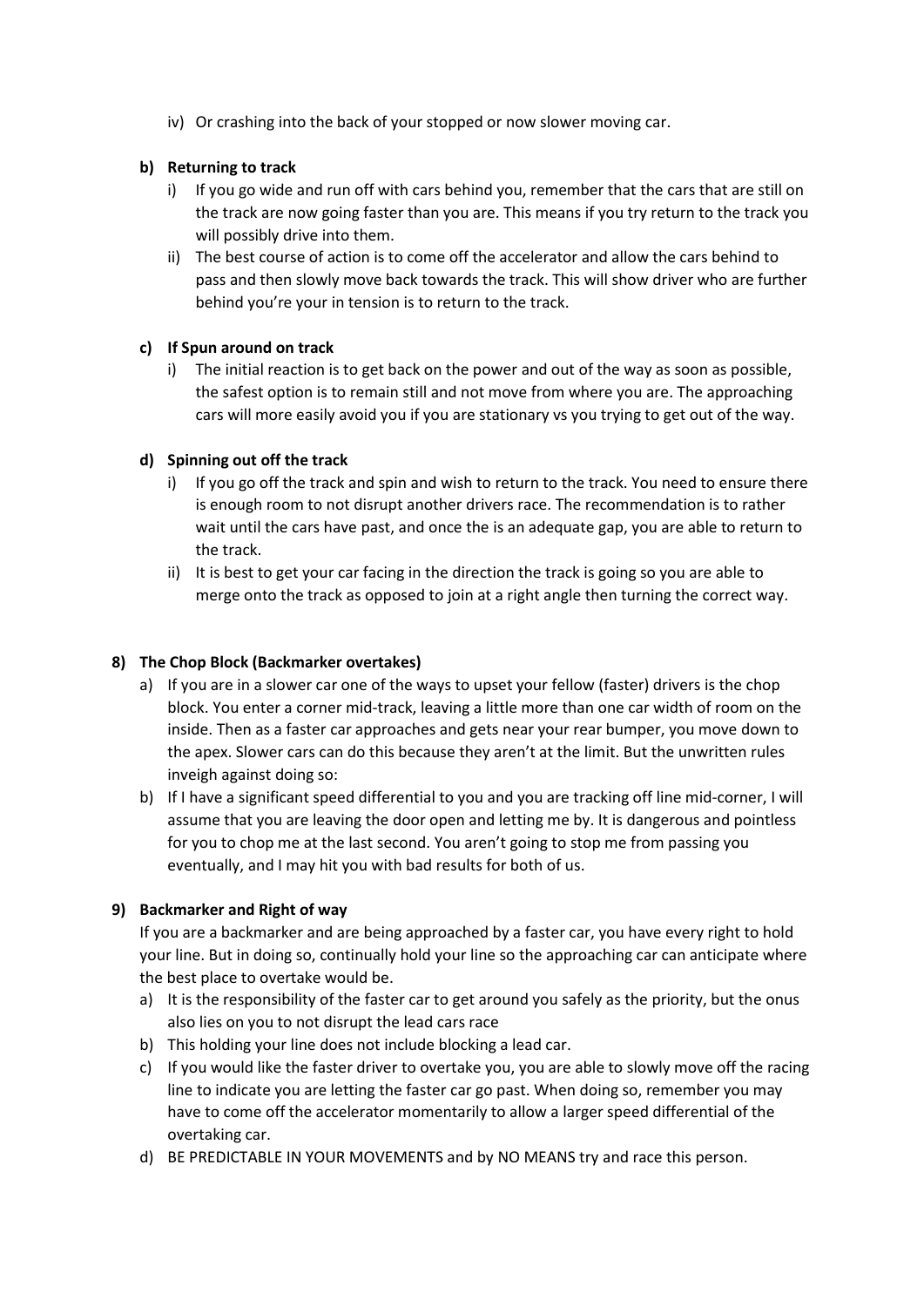#### **Handling the Rules Violations**

If someone violates the rules above, you also have choices about how you handle the violation. There are many aspects to this, but from experience we suggest the following:

- i) **The One Hour Rule**. Wait for an hour before you do anything. This gives your body time to get adrenaline levels back to normal, making a reasoned and communicable point of view much more likely. It also gives the offending driver a chance to realize the error of his/her ways and make an appropriate apology.
- ii) **Check the replay**. We recommend watching the replay to see if what you thought happens was how it went down. Sometimes the replay tells a very different story on what had happened vs what you think might have happened.
- iii) **Get Advice.** Get someone (other than a team mate) to give you an unbiased point of view. This helps you gauge whether it was intentional or if there was lag and or other factors.
- iv) **Keep it Private**. Attacking a driver verbally on the Discord or in the Game chat is not advisable. Rather refer to the 1 hour rule and then take it up with the driver.

#### **Reporting Incidents**

There are time where the Race Director is not able to save the replay so the SARCO Admin Team do not always have the video footage. To make the decision easy for the reviewing committee, please provide the following:

- i) Chase view of your vehicle
- ii) Chase view of other vehicle
- iii) Cockpit view of your vehicle
- iv) Chase view of other vehicle

This footage is shared with Dylan via Whatsapp and will then be shared with the  $3^{rd}$  Party Committee. This committee will provide us with the outcome report of who is deemed to be at fault.

- i) This needs to be reported within 24 hours of the start of the race.
- ii) Note that this decision is final and can not be changed. The reported incident will be share on the Incident Report so that both parties know that it has been reported. The outcome of the report will be share there as well.

*Note:* Incident Reports can create animosity between drivers and we urge you to rather handle the incident with the Driver directly than make a report.

## **SARCO PHILOSOPHY**

Finally, we need to consider why we are on track in the first place. Competitors have choices about how they conduct themselves, and those choices affect the health and the quality of the racing from the community. We are here because we love the racing, and enjoy racing within a community that abides by a certain level of ethics and etiquette.

2) Basically, drivers seem to choose how to conduct themselves based on one of two principles: